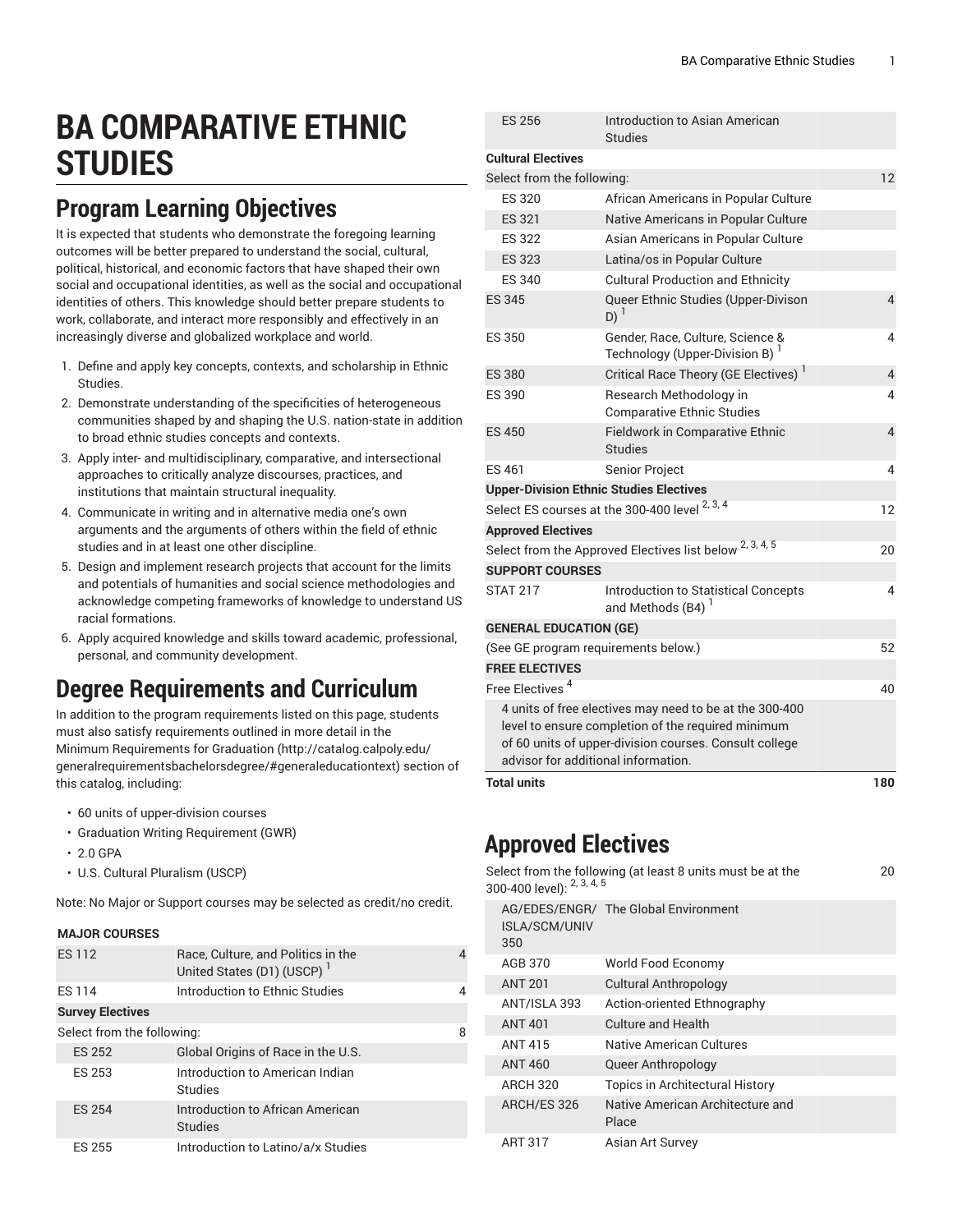| <b>ART 318</b>    | Asian Art Topics: National, Religious,                                  | <b>HIST 216</b> | <b>Comparative Social Movements</b>                                         |
|-------------------|-------------------------------------------------------------------------|-----------------|-----------------------------------------------------------------------------|
|                   | and Intellectual Movements                                              | HIST/HNRS 223   | World History, 1800 - Present                                               |
| <b>BUS 302</b>    | International and Cross Cultural                                        | <b>HIST 308</b> | The Trans-Atlantic Slave Trade                                              |
|                   | Management                                                              | <b>HIST 310</b> | East Asian Culture and Civilization                                         |
| <b>BUS 433</b>    | <b>International Finance</b>                                            | <b>HIST 313</b> | Modern Middle East                                                          |
| <b>BUS 446</b>    | <b>International Marketing</b>                                          | <b>HIST 337</b> | <b>Colonial Latin America</b>                                               |
| CD/EDUC 207       | <b>Children's Learning and Development</b>                              | <b>HIST 338</b> | <b>Modern Latin America</b>                                                 |
|                   | in Educational Settings                                                 | <b>HIST 341</b> | <b>Modern Central America</b>                                               |
| CD 424            | Children's Development in Diverse<br>Cultures                           | <b>HIST 405</b> | African-American History to 1865                                            |
| <b>COMS 316</b>   | Intercultural Communication                                             | <b>HIST 406</b> | African-American History from 1865                                          |
| <b>COMS 319</b>   | <b>Critical Cultural Studies and</b>                                    | <b>HIST 416</b> | Modern Japan                                                                |
|                   | Communication                                                           | <b>HIST 417</b> | 20th Century China                                                          |
| <b>COMS 421</b>   | <b>Gender and Communication</b>                                         | <b>HIST 418</b> | Chinese Film and History                                                    |
| <b>CRP 211</b>    | Cities: Form, Culture and Evolution                                     | <b>HIST 419</b> | <b>Modern Southeast Asia</b>                                                |
| <b>CRP/ES 215</b> | Planning for and with Multiple                                          | HIST/WGQS 421   | The History of Prostitution                                                 |
|                   | <b>Publics</b>                                                          | <b>HIST 429</b> | <b>Precolonial African History</b>                                          |
| <b>CRP 334</b>    | Cities in a Global World                                                | <b>HIST 430</b> | <b>Modern African History</b>                                               |
| <b>DANC 321</b>   | Cultural Influence on Dance in<br>America                               | <b>HIST 433</b> | History of the American West,<br>Southwest Borderlands, and                 |
|                   | ECON/HNRS 303 Economics of Poverty, Discrimination                      |                 | California                                                                  |
|                   | and Immigration                                                         | HIST/WGQS 434   | American Women's History to 1870                                            |
| <b>ECON 330</b>   | International Trade Theory                                              | HIST/WGQS 435   | American Women's History from                                               |
| <b>EDES 406</b>   | Sustainable Environments                                                |                 | 1870                                                                        |
| <b>ENGL 345</b>   | Women Writers of the Twentieth and<br><b>Twenty-First Centuries</b>     | <b>HIST 442</b> | Topics and Issues in Latin American<br>History                              |
| <b>ENGL 346</b>   | <b>Ethnic American Literature</b>                                       | <b>HIST 443</b> | Topics and Issues in Asian History                                          |
| <b>ENGL 347</b>   | African American Literature                                             | <b>HIST 444</b> | Topics and Issues in African History                                        |
| <b>ENGL 349</b>   | Gender in Twentieth and Twenty-First                                    | <b>HIST 459</b> | Imperialism and Postcolonial Studies                                        |
|                   | Century Literature                                                      | <b>HLTH 255</b> | Personal Health: A Multicultural                                            |
| <b>ENGL 370</b>   | World Cinema                                                            |                 | Approach                                                                    |
| <b>ENGL 381</b>   | Diversity in Twentieth and Twenty-<br>First Century American Literature | <b>JOUR 219</b> | Multicultural Society and the Mass<br>Media                                 |
| <b>ENGL 382</b>   | <b>LGBT Literature and Media</b>                                        | <b>JOUR 401</b> | <b>Global Communication</b>                                                 |
|                   | ERSC/GEOG 325 Climate and Humanity                                      | <b>KINE 323</b> | Sport and Gender                                                            |
| <b>ES/NR 308</b>  | Fire and Society                                                        | <b>MU121</b>    | <b>Introduction to Non-Western Musics</b>                                   |
| ES/WGQS 351       | Gender, Race, Class, Nation in                                          | MU 221          | Jazz Styles                                                                 |
|                   | Global Engineering, Technology &                                        | <b>MU 228</b>   | Music of the 60's: War and Peace                                            |
|                   | International Development                                               | <b>MU325</b>    | America's Music                                                             |
| <b>ES/NR 360</b>  | Ethnicity and the Land                                                  | <b>MU326</b>    | Cultural Concepts and Structures in                                         |
| <b>ES/NR 406</b>  | Indigenous Peoples and International<br>Law and Policy                  |                 | Music                                                                       |
|                   | Food and Nutrition: Culture and                                         | <b>MU336</b>    | Jazz History and Theory                                                     |
| <b>FSN 250</b>    | Customs                                                                 | <b>PHIL 335</b> | <b>Social Ethics</b>                                                        |
| <b>FSN 415</b>    | <b>Nutrition Education and</b><br>Communications                        | PHIL/WGQS 336   | Feminist Ethics, Gender, Sexuality<br>and Society                           |
| <b>GEOG 150</b>   | Human Geography                                                         | <b>POLS 225</b> | Introduction to International<br>Relations                                  |
| <b>GEOG 308</b>   | Global Geography                                                        | <b>POLS 229</b> |                                                                             |
| <b>GEOG 340</b>   | Geography of California                                                 | <b>POLS 310</b> | Introduction to Comparative Politics<br>The Politics of Race, Class, Gender |
| GEOG 370          | Geography of Latin America                                              |                 | and Sexuality                                                               |
| <b>GEOG 380</b>   | Geography of the Caribbean                                              | <b>POLS 324</b> | International Relations Theory                                              |
| <b>GEOG 408</b>   | Geography of International                                              | <b>POLS 325</b> | <b>Global Political Issues</b>                                              |
|                   | Development                                                             | <b>POLS 328</b> | Politics of Developing Areas                                                |
| <b>HIST 206</b>   | <b>United States Cultures</b>                                           | <b>POLS 337</b> | U.S. and China in the Contemporary                                          |
| <b>HIST 208</b>   | Survey of California History                                            |                 | World                                                                       |
|                   |                                                                         |                 |                                                                             |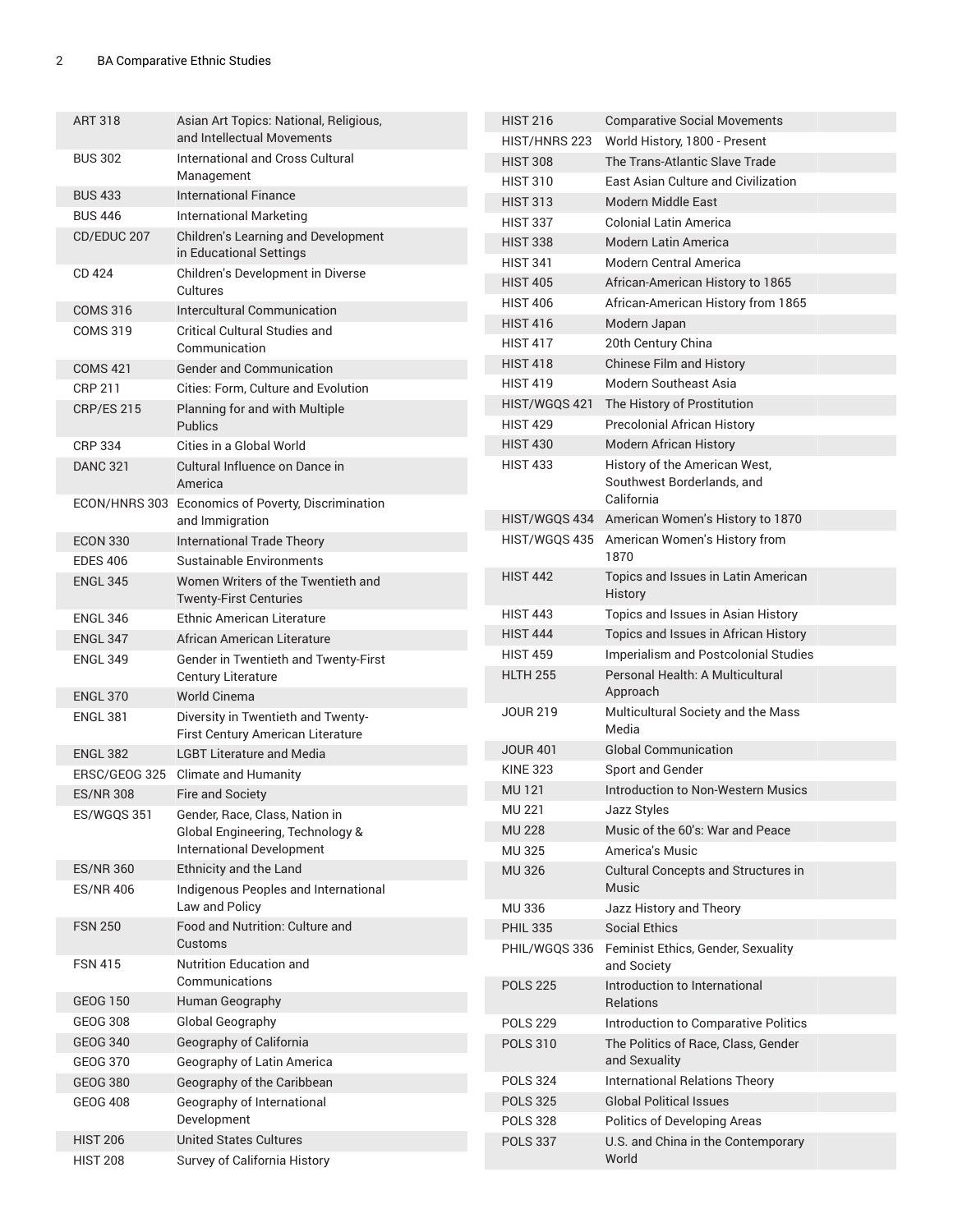WLC 315 Critical Issues in Latin American

| <b>POLS 332</b> | <b>World Food Systems</b>                                            |
|-----------------|----------------------------------------------------------------------|
| <b>POLS 339</b> | Authoritarian and Democratic Rule                                    |
| <b>POLS 343</b> | Civil Rights in America                                              |
| <b>POLS 419</b> | Social Movements and Political<br>Protest                            |
| <b>POLS 420</b> | Contemporary U.S. Foreign Policy                                     |
| <b>POLS 426</b> | International Organizations and Law                                  |
| <b>POLS 427</b> | Politics of the Global Economy                                       |
| <b>POLS 445</b> | Voting Rights and Representation                                     |
|                 | POLS/WGQS 457 U.S. Reproductive Politics                             |
| <b>POLS 459</b> | The Politics of Poverty                                              |
| <b>PSY 252</b>  | Social Psychology                                                    |
| <b>PSY 260</b>  | African American Psychology                                          |
| <b>PSY 304</b>  | Intergroup Dialogues                                                 |
| PSY/WGQS 324    | Psychology of Gender                                                 |
| <b>PSY 372</b>  | Multicultural Psychology                                             |
| <b>PSY 465</b>  | <b>Cross-Cultural International</b><br>Psychology                    |
| <b>PSY 475</b>  | The Social Psychology of Prejudice                                   |
| <b>RELS 301</b> | <b>Religions of Asia</b>                                             |
| <b>RELS 302</b> | Abrahamic Religions: Judaism,<br>Christianity, and Islam             |
| <b>RELS 306</b> | <b>Hinduism</b>                                                      |
| <b>RELS 307</b> | <b>Buddhism</b>                                                      |
|                 | RELS/WGQS 370 Religion, Gender, and Society                          |
| RELS/POLS 380   | Religion and Politics in the Israeli-<br><b>Palestinian Conflict</b> |
| SOC 110         | <b>Comparative Societies</b>                                         |
| SOC 218         | <b>International Political Economy</b>                               |
| SOC 309         | The World System and Its Problems                                    |
| SOC/WGQS 311    | Sociology of Genders and Sexualities                                 |
| SOC 315         | <b>Global Race and Ethnic Relations</b>                              |
| SOC 323         | Social Stratification                                                |
| <b>SOC 327</b>  | Social Change                                                        |
| <b>SPAN 233</b> | Introduction to Hispanic Readings                                    |
| <b>SPAN 305</b> | Significant Works in Spanish                                         |
| <b>SPAN 340</b> | Chicano/a Authors                                                    |
| <b>SPAN 350</b> | Hispanic Literature in English<br>Translation                        |
| <b>SPAN 351</b> | Chicano/Latino Writers in the United<br><b>States</b>                |
| <b>SPAN 410</b> | Advanced Literature in Spanish                                       |
| TH 305          | Topics in Diversity on the American<br>Stage                         |
| TH 390          | <b>Global Theatre and Performance</b>                                |
| <b>WGQS 301</b> | Contemporary Issues in Women's and<br><b>Gender Studies</b>          |
| <b>WGQS 320</b> | Women, Gender and Sexuality in<br><b>Global Perspective</b>          |
| <b>WGQS 450</b> | <b>Feminist Theory</b>                                               |
| <b>WGQS 455</b> | Queer Theory                                                         |
| <b>WLC 312</b>  | Humanities in Chicano/a Culture                                      |

|                                                                                                                                                                                                                            |                                                                                                                                                                                                                                                                                                                                                                                                                                                         | <b>Studies</b>                                                                                                                  |   |
|----------------------------------------------------------------------------------------------------------------------------------------------------------------------------------------------------------------------------|---------------------------------------------------------------------------------------------------------------------------------------------------------------------------------------------------------------------------------------------------------------------------------------------------------------------------------------------------------------------------------------------------------------------------------------------------------|---------------------------------------------------------------------------------------------------------------------------------|---|
| 1                                                                                                                                                                                                                          | requirement.                                                                                                                                                                                                                                                                                                                                                                                                                                            | Required in Major or Support; also satisfies General Education (GE)                                                             |   |
| 2                                                                                                                                                                                                                          | Be aware that some courses on this list may have prerequisites and                                                                                                                                                                                                                                                                                                                                                                                      |                                                                                                                                 |   |
| 3                                                                                                                                                                                                                          | that these prerequisites may need to be taken as Free Electives.<br>Consultation with advisor is recommended prior to selecting<br>electives; bear in mind your selections may impact pursuit of post-<br>baccalaureate studies and/or goals.<br>4<br>If a General Education (GE) course is used to satisfy a Major or<br>Support requirement, additional units of Free Electives may be<br>needed to complete the total units required for the degree. |                                                                                                                                 |   |
|                                                                                                                                                                                                                            |                                                                                                                                                                                                                                                                                                                                                                                                                                                         |                                                                                                                                 |   |
| 5                                                                                                                                                                                                                          | Approved Electives can be selected from any unused ES course<br>or from the Approved Electives list. Courses not on the Approved<br>Electives list may still be selected, but are subject to department<br>approval. A minimum of 8 units of Approved Electives must be at the<br>300-400 level.                                                                                                                                                        |                                                                                                                                 |   |
|                                                                                                                                                                                                                            |                                                                                                                                                                                                                                                                                                                                                                                                                                                         | <b>General Education (GE) Requirements</b>                                                                                      |   |
|                                                                                                                                                                                                                            |                                                                                                                                                                                                                                                                                                                                                                                                                                                         | · 72 units required, 20 of which are specified in Major and/or Support.                                                         |   |
| • If any of the remaining 52 units is used to satisfy a Major or Support<br>requirement, additional units of Free Electives may be needed to<br>complete the total units required for the degree.                          |                                                                                                                                                                                                                                                                                                                                                                                                                                                         |                                                                                                                                 |   |
|                                                                                                                                                                                                                            |                                                                                                                                                                                                                                                                                                                                                                                                                                                         | · See the complete GE course listing (http://catalog.calpoly.edu/<br>generalrequirementsbachelorsdegree/#generaleducationtext). |   |
| • A grade of C- or better is required in one course in each of the<br>following GE Areas: A1 (Oral Communication), A2 (Written<br>Communication), A3 (Critical Thinking), and B4 (Mathematics/<br>Quantitative Reasoning). |                                                                                                                                                                                                                                                                                                                                                                                                                                                         |                                                                                                                                 |   |
|                                                                                                                                                                                                                            |                                                                                                                                                                                                                                                                                                                                                                                                                                                         |                                                                                                                                 |   |
| Area A                                                                                                                                                                                                                     |                                                                                                                                                                                                                                                                                                                                                                                                                                                         | <b>English Language Communication</b><br>and Critical Thinking                                                                  |   |
| A <sub>1</sub>                                                                                                                                                                                                             |                                                                                                                                                                                                                                                                                                                                                                                                                                                         | <b>Oral Communication</b>                                                                                                       | 4 |
| A2                                                                                                                                                                                                                         |                                                                                                                                                                                                                                                                                                                                                                                                                                                         | <b>Written Communication</b>                                                                                                    | 4 |
| A <sub>3</sub>                                                                                                                                                                                                             |                                                                                                                                                                                                                                                                                                                                                                                                                                                         | <b>Critical Thinking</b>                                                                                                        | 4 |
| Area B                                                                                                                                                                                                                     |                                                                                                                                                                                                                                                                                                                                                                                                                                                         | <b>Scientific Inquiry and Quantitative</b><br>Reasoning                                                                         |   |
| <b>B1</b>                                                                                                                                                                                                                  |                                                                                                                                                                                                                                                                                                                                                                                                                                                         | <b>Physical Science</b>                                                                                                         | 4 |
| В2                                                                                                                                                                                                                         |                                                                                                                                                                                                                                                                                                                                                                                                                                                         | Life Science                                                                                                                    | 4 |
| B <sub>3</sub>                                                                                                                                                                                                             |                                                                                                                                                                                                                                                                                                                                                                                                                                                         | One lab taken with either a B1 or B2<br>course                                                                                  |   |
| <b>B4</b>                                                                                                                                                                                                                  |                                                                                                                                                                                                                                                                                                                                                                                                                                                         | Mathematics/Quantitative Reasoning<br>(4 units in Support) <sup>1</sup>                                                         | 0 |
|                                                                                                                                                                                                                            | Upper-Division B (4 units in Major) $1$                                                                                                                                                                                                                                                                                                                                                                                                                 |                                                                                                                                 | 0 |
| Area C                                                                                                                                                                                                                     |                                                                                                                                                                                                                                                                                                                                                                                                                                                         | <b>Arts and Humanities</b>                                                                                                      |   |
|                                                                                                                                                                                                                            | different subject prefixes.                                                                                                                                                                                                                                                                                                                                                                                                                             | Lower-division courses in Area C must come from three                                                                           |   |
| C1                                                                                                                                                                                                                         |                                                                                                                                                                                                                                                                                                                                                                                                                                                         | Arts: Arts, Cinema, Dance, Music,<br>Theater                                                                                    | 4 |
| C <sub>2</sub>                                                                                                                                                                                                             |                                                                                                                                                                                                                                                                                                                                                                                                                                                         | Humanities: Literature, Philosophy,<br>Languages other than English                                                             | 4 |
| or <sub>C2</sub>                                                                                                                                                                                                           |                                                                                                                                                                                                                                                                                                                                                                                                                                                         | Lower-Division C Elective - Select a course from either C1                                                                      | 4 |